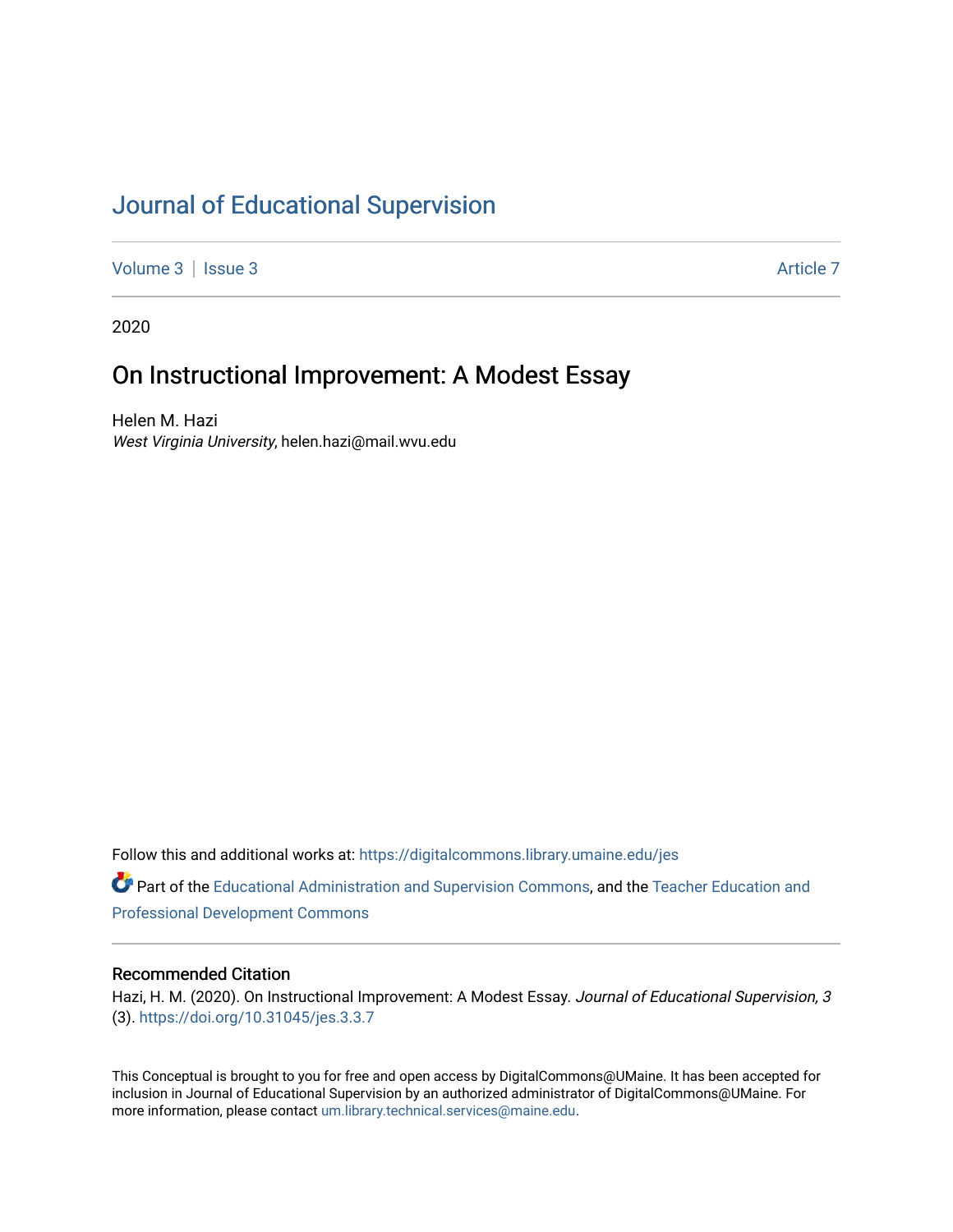# **On Instructional Improvement: A Modest Essay**

Journal of Educational Supervision  $90 - 103$ Volume 3, Issue 3, 2020 DOI:<https://doi.org/10.31045/jes.3.3.7> <https://digitalcommons.library.umaine.edu/jes/>

## **Helen M. Hazi<sup>1</sup>**

#### **Abstract**

If we say we 'deliver feedback to teachers,' we most likely subscribe to a traditional approach to instructional improvement. In this approach the principal or supervisor treats the teacher as passive recipient who is expected to act on feedback that is too generic to be useful, and promotes a simplistic view of teaching and its improvement. In this essay I examine instructional improvement, a vague and taken-for-granted concept. I then identify what complicates our thinking about it, pose two competing approaches, and acknowledge our challenges. The essay concludes with a call to focus on teacher learning, if supervision scholars profess instructional improvement as our common purpose.

#### **Keywords**

supervision; instructional improvement; teacher learning

#### **Corresponding Author:**

<sup>&</sup>lt;sup>1</sup> West Virginia University, West Virginia, USA

Helen M. Hazi (Department of Curriculum & Instruction/Literacy Studies, College of Education and Human Services, West Virginia University, 608G Allen Hall, Morgantown, WV 26506, USA) email: hmhazi@verizon.net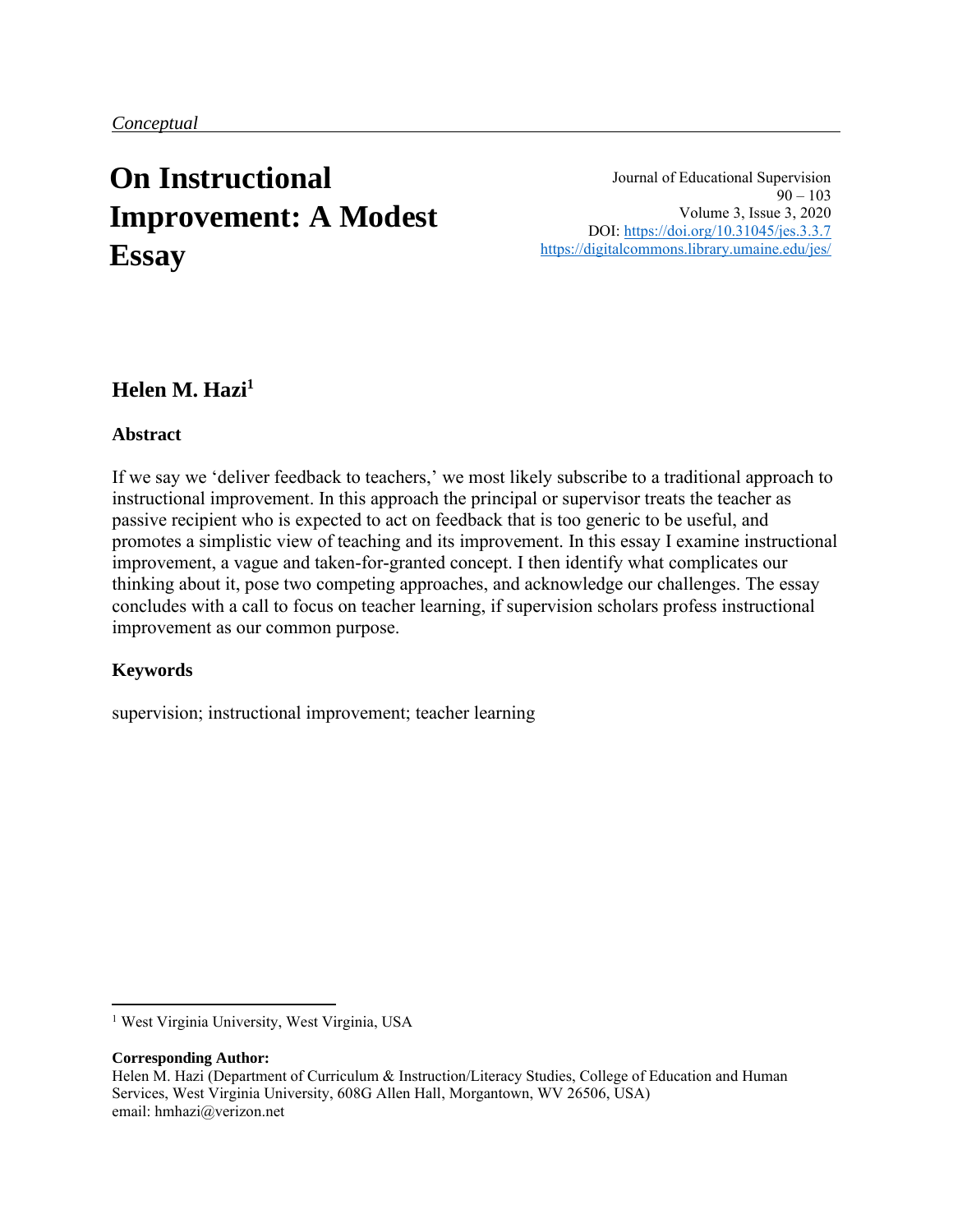#### **Introduction**

Did you ever wake up one morning still dark and shrouded by yesterday's thoughts and clouded by the weight of the approaching day's tasks? There you sat alone in the safety of your porch staring out into an unknowable dark, hearing the sounds of the first bird, watching the trees and clouds gradually take form. This is how the day emerges from the black and comes alive at first light. This is how an idea comes alive as I make the invisible, visible in my mind. And this morning, I began to see the field of supervision with new eyes and in first light. As I reflect on my career, I find myself wanting to see supervision anew. As I retrace my journey, I find myself imagining how we should think of instructional improvement, and how this might take form as we look at supervision in a new light.

I started my career in pre-service supervision, thinking about clinical supervision with Morris Cogan and practicing it with Noreen Garman in summer experiences learning to supervise Masters of Arts Teaching interns who themselves were learning to teach in a local summer school. Then I became a public school supervisor in-service practicing clinical supervision in a school district, spending 70 percent of my time in classrooms helping teachers to study and improve their teaching without being involved in their evaluation. The superintendent and school board, based in a northern state rich in labor history and collective bargaining, agreed with the proviso that, if a teacher had to be dismissed, I (and my data) would be involved in that process. Fortunately, that time never came.

After completing my doctorate I became a university professor, preparing and then supervising principals and superintendents, and studying supervision and evaluation for most of my career. I differentiated and reconciled them by definition:

I think of evaluation and supervision as similar, yet not identical, as fraternal twins – similar yet not identical; different enough to tell them apart – their concepts, practice and dilemmas… Since they both require evidence, involve judgment and being in the classroom, they are forever entangled (Hazi, 2012, p. 8).

Thus, the bones of my house were solidly built, in both thought and practice, of supervision and evaluation.

Unknowingly, I had also lived in two cultures of supervision: both pre-service and in-service. While I had lived in both, it was the ideas of in-service supervision that dominated my early thinking. When I entered the Council of Professors of Instructional Supervision (COPIS), it was one culture: in-service supervision influenced by educational administration. Even within COPIS' monoculture there were clashes between the world of ideas and the world of practice. Membership had been limited to professors, until the Kahrs, who were practitioners, were admitted in 1988.

When teacher educators were voted into COPIS, it became bi-cultural to include pre-service supervision. This first knock at COPIS' door was when Ken Zeichner was nominated for membership. Teacher education formally became a culture when progeny like Lee Goldsberry (student of Tom Sergiovanni) and subsequent generations from Penn State established their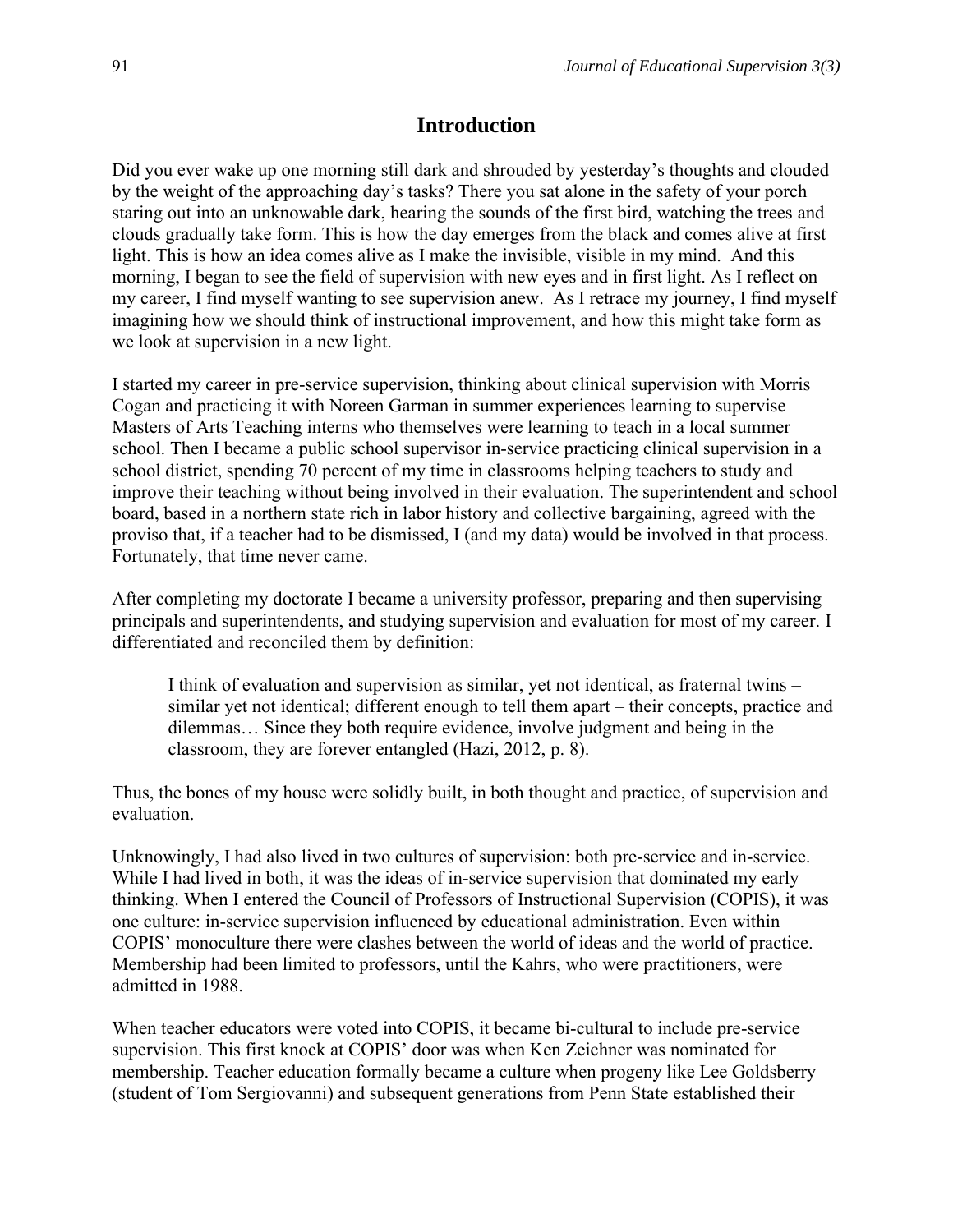foothold in COPIS. Those monocultural scholars willingly embraced its new members and united behind a common purpose because they had to admit new members to keep COPIS alive. Here, too, other groups have since entered COPIS for the same reason: the 'instructional leadership culture,' or who Mette (2019) calls the 'leadership for learning' group, i.e. those who are interested in the learning of principals to promote instructional improvement, along with a critical supervision group who examine race, power, and privilege in supervision practices. As time went on and cultures collided, as we would expect, the improvement of instruction bound the two together. The field could not come to consensus on how to define supervision, but we could agree upon improvement of instruction as our common purpose.

However, I'm obliged to point to a major crater in our path. Instructional improvement is so taken-for-granted that we tend not to discuss it. In fact, I cannot recall talking about it at any COPIS meeting (though memories fade). As a scholar of the field, I wanted to study this takenfor-granted purpose of supervisory practice. My study helped me see two influences that complicate the improvement of instruction in teacher evaluation.

# **Complicating Instructional Improvement**

Instructional improvement and our thinking about it (or lack thereof) are complicated by many things to include: process-product research (Russ et al., 2016) and giving teachers feedback (Bambrick-Santoyo, 2012). While these two complicate our thinking about improvement in teacher evaluation, the origins of supervision in our history may help us simplify and reconcile that thinking (Hazi, 2018). Each complication for in-service teacher evaluation is explained.

#### **Process-product research has dominated our thinking about improvement in teacher evaluation**

This is largely due to its use in both defining and measuring teaching. While process-product research has dominated teacher evaluation, pedagogical content knowledge may have influenced pre-service improvement. I'm convinced pedagogical content knowledge needs to get a foothold in teacher evaluation for progress to be made. Scholars, who study teaching out of the processproduct perspective, studied behaviors that were low-inference (easily observed and thus, easily measured), generic (regardless of subject, grade, student ability, or lesson) and related to student learning (as measured by standardized tests). A generic view of teaching correlated to student achievement has dominated teacher evaluation instruments to date.

In the 1970s and early 1980s, researchers, influenced by behavioral psychology, studied generic pedagogical behaviors as teacher praise, criticism, questioning, wait time, giving directions, and use of advanced organizers. These were all independent, observable teacher actions, that somehow "together make up the coherent whole of teaching practice" (Russ et al., 2016, p. 393). Frequency of use was considered a measure of effectiveness. Once acquired through workshops, these researchers believed that the teacher could apply the generic skill to any content, lesson, time of year, and student.

Becoming an expert teacher, according to this perspective, was acquiring and regularly using discrete skills, and was considered to be "a fairly manageable task" (Russ et al., 2016). Once a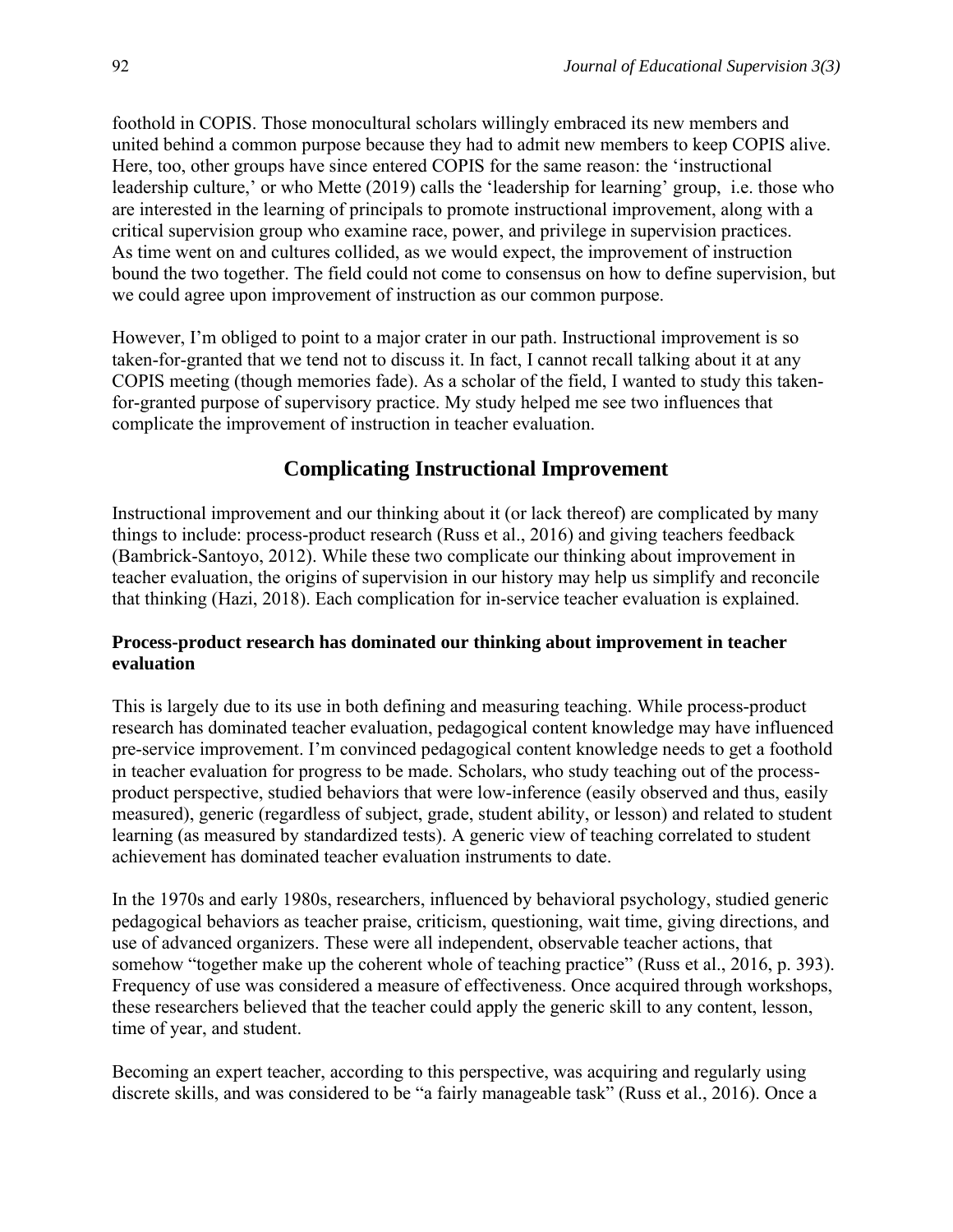teacher acquired these skills, process-product researchers believed that these skills would be retained and always available for use in combination with all other skills learned. This represented a simple view of teaching and how teachers learned.

In turn, this view of teaching spawned a simple view of improvement. Since the instrument defined teaching, it also offered prescriptions for its improvement. Improvement was said to occur when the teacher adopted the behavior once deficient. Consequently, improvement was defined as a change in a teacher's pedagogical action as observed in a classroom.

In the 1980s researchers, influenced by cognitive psychology, began to prefer a constructivist view of teaching. This changed how teaching was defined in instruments, but not how it was measured and then changed. Elsewhere I have written about the rubric (Hazi, 2019a), a new design feature of instruments attempting a nuanced evaluation of high-inference behaviors. Danielson's The Framework for Teaching and Marzano's Model of Teacher Evaluation are examples (Hazi, 2014). Teaching was still generic and context-free, judged regardless of lesson purpose, content, or student-ability.

#### **Feedback drives improvement in teacher evaluation**

Instructional improvement of the teacher is said to occur when the principal delivers feedback after the classroom visit. The logic of this thinking is as follows:

- Feedback is given by an external agent to change behavior.
- Feedback must be frequent, timely, consistent, specific and private to be effective.
- The evaluator's feedback is presumed to be correct and what the teacher needs.
- Teachers must accept or "buy-in" to those identified weaknesses for improvement to occur (Hazi, 2019b, p. 152).

This advice is based on behaviorism and workplace psychology. Its logic is flawed because educators presume that their understanding about giving feedback to students applies to teachers, as if they were one and the same (Hazi, 2019b; Scheeler et al., 2004).

The use of feedback has been extensively studied in multiple disciplines (Sutton et al., 2012). Several thousand studies can be found in communications, counseling, clinical psychology, social psychology, business and organizational psychology, sports and health (Sutton et al., 2012), but they remain in their own disciplinary silos. The use of feedback to students has been studied extensively (e.g., Hattie, 2012; Hattie & Yates, 2014). More is written about how to deliver feedback than how learners use it to improve. In fact, knowledge of how learners use feedback is underrepresented in research. Winstone et al. (2017) indicate that learners have been given minimal responsibility and treated as "passive recipients" of feedback. Furthermore, they established this new research focus of feedback literacy skills. In contrast, the educational literature on the use of feedback to teachers is replete with "what works" (e.g., Myers, 2014) and "tips" (e.g., see for example Chapter 2 of Bambrick-Santoyo, 2012). In fact, these writings explain how the principal should manipulate the teacher to "buy-in" and then act upon actionable feedback. Such thin logic has tended to ignore the teacher as a learner. Yet, supervisors and supervision were once most concerned about teacher learning.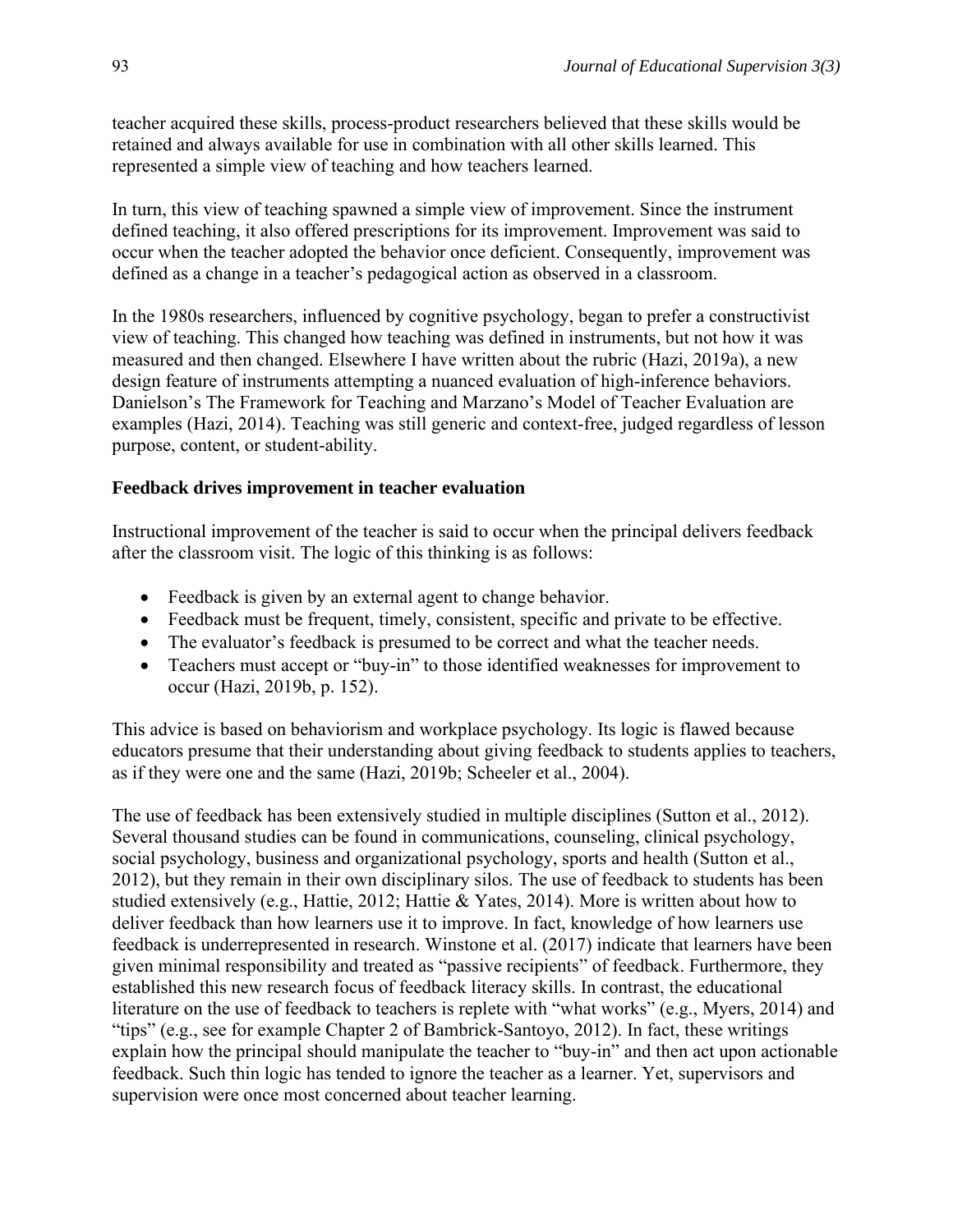#### **Supervisors were once considered teacher educators and expert teachers**

Supervision scholars have extensively detailed the history of the field, most recently with the review Gordon (2019) conducted. In recounting of supervision history, Barr et al. (1938) remind us that the workforce consisted of untrained females, and that teachers were either retained or released. Improvement did not become an option (and supervisory concept) until the last quarter of the 19<sup>th</sup> century and the early part of the 20<sup>th</sup> century America. Furthermore, Harlan Hagman, in the forward to Lucio and McNeil's (1962) *Supervision: A Synthesis of Thought and Action*, explains that supervisors were called to be teacher educators, especially since teachers had limited pre-service preparation:

The task of the supervisor was to teach teachers, to demonstrate, to teach, to direct. The supervisor was expected, because of professional preparation and successful experience in classrooms, to be able to help teachers who were less prepared, less experienced, less qualified to teach. (p. viii)

A few early supervision texts, such as Burton's (1923) *Supervision and the Improvement of Instruction,* were written for both supervisors and teachers whose training was inadequate and could both "profit from a study of the principles of method, the principles of learning and the discussion of subject matter" (p. ix). Burton organized his book around problems of practice that included subject matter content, lessons, and teaching problems.

In *The Supervision of Instruction,* Nutt (1920) believed that supervisors should be expert teachers "of the lines of work that he [sic] undertakes to supervise… [and] demonstrate by actual performance the sort of teaching efficiency that he [sic] is striving to develop" (p. 26). Nutt expected supervisors to know the course of study that (s)he supervised well enough to adapt it to the needs of the pupils as well as demonstrate techniques such as questioning. Among the principles of supervision, Nutt espoused the importance of common knowledge so that "teacher and supervisor must come to think in similar terms, and to talk the same language in the interchange of ideas (p. 36)." Without common knowledge, the result would be "unsympathetic, caustic criticism on the one hand; and resentful prejudiced antagonism on the other" (Nutt, 1920, p. 36).

Unfortunately, influencers of scientific management soon moved supervision in a different direction. According to Barr et al. (1938), supervision texts moved away from writing about teaching and learning, to focus on what was considered then to be "the modern" notion of supervision. Many moved away from focusing on the teacher for "the narrow and limited aim of improving teachers in-service," to looking instead at the total teaching-learning process:

This means, of course, that the proper sphere of supervision is the whole range of elements affecting teaching-learning situations. The teacher is removed from her embarrassing position as the focus of attention and assumed her true position as a cooperating member of a total group concerned with the improvement of learning… [and not] the trivial aspects of classroom procedures. (Barr et al., 1938, pp. 21-22)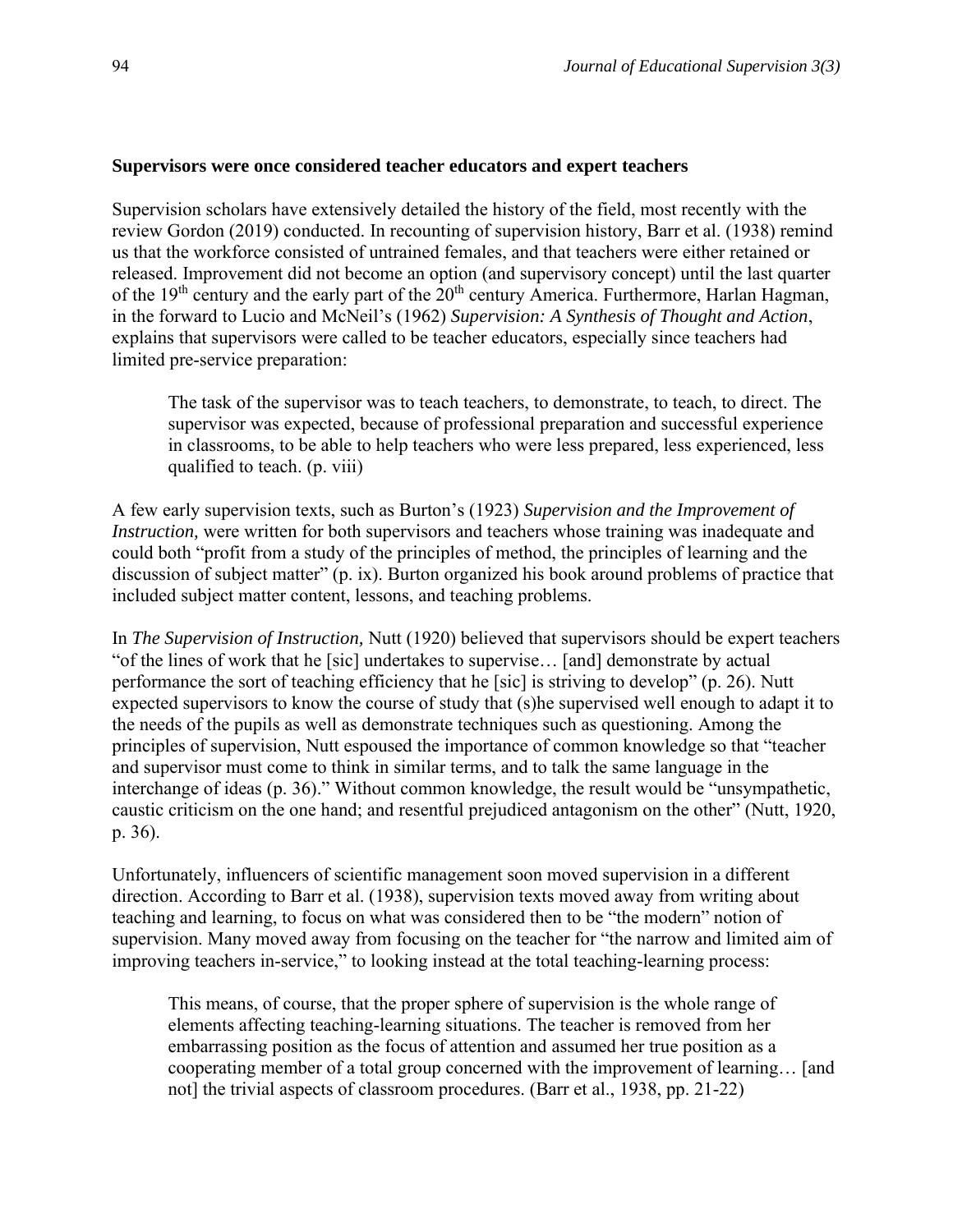The "trivial," i.e., that of teaching and learning, was omitted. Texts began to focus on the supervisor's job and emphasized, instead, principles, devices, and techniques. As supervisory scholars became enamored with the science of management, they also began their quixotic search for efficiency and the objective instrument. In supervisory texts and in practice, instruments and supervisory methods replaced teaching and learning. I call this approach an *evalu-centric view of improvement*, i.e., one that focuses on the evaluator or the evaluation instrument (Hazi, 2018). This approach starts with the assumption that the evaluator or the instrument is central to identifying effective teaching, and the source of improvement—not the teacher.

We in supervision need to return to our teacher education roots where we started, as early scholars remind. In this essay, I returned to mine. When I started reading Darling-Hammond and Sykes' (1999) book about teacher learning, I identified what might have been missing in my taken-for-granted thinking about feedback. Here I realized that there are competing theories about improvement.

## **Competing Approaches to Improvement**

There appear to be at least two competing approaches to instructional improvement in teacher evaluation. They are written here with language to show how they differ, although they may share elements such as use of feedback. One approach I call traditional and is based on change theory and classical behaviorism (e.g., Guskey, 1986, 2002; Hazi 2019b). At its root is the belief that teaching involves common sense and that teachers need updating as a result of changes in curriculum, standards, and assessments. A view of obsolescence has long influenced efforts to improve teaching practice. According to Ball and Cohen (1999),

[t]eachers are thought to need updating rather than opportunities for serious and sustained learning of curriculum, students, and teaching. Instead they are offered one-shot workshops with advice and tips of things to try, catalogues filled with blackline-master activities for the latest educational ideas …six-step plans for a host of teaching challenges, and much more. (p. 4)

Operating within this approach, teachers attend workshops, and the principal attends to ensure teachers do what workshop consultants recommended for their classrooms.

Knowledge is external to teachers, remote and delivered. "Research-based" evaluation instruments define effective teaching. Teaching is made up of discrete, observable behaviors. Some instruments contain as many as 76 items within 4 domains to be rated at 1of 4 levels on 104 pages (Hazi, 2014). While teaching was considered generic for the purposes of research, it became generic in evaluation so that the principal would not need content knowledge to have credibility in evaluation (Ellett, 1987). The principal evaluates then provides feedback to the teacher, who then is expected to change behavior. Once acquired through workshops, it was believed that these behaviors would always be available for the teacher to use and apply to any student or classroom to be effective. Improvement is defined as a change in teacher behavior that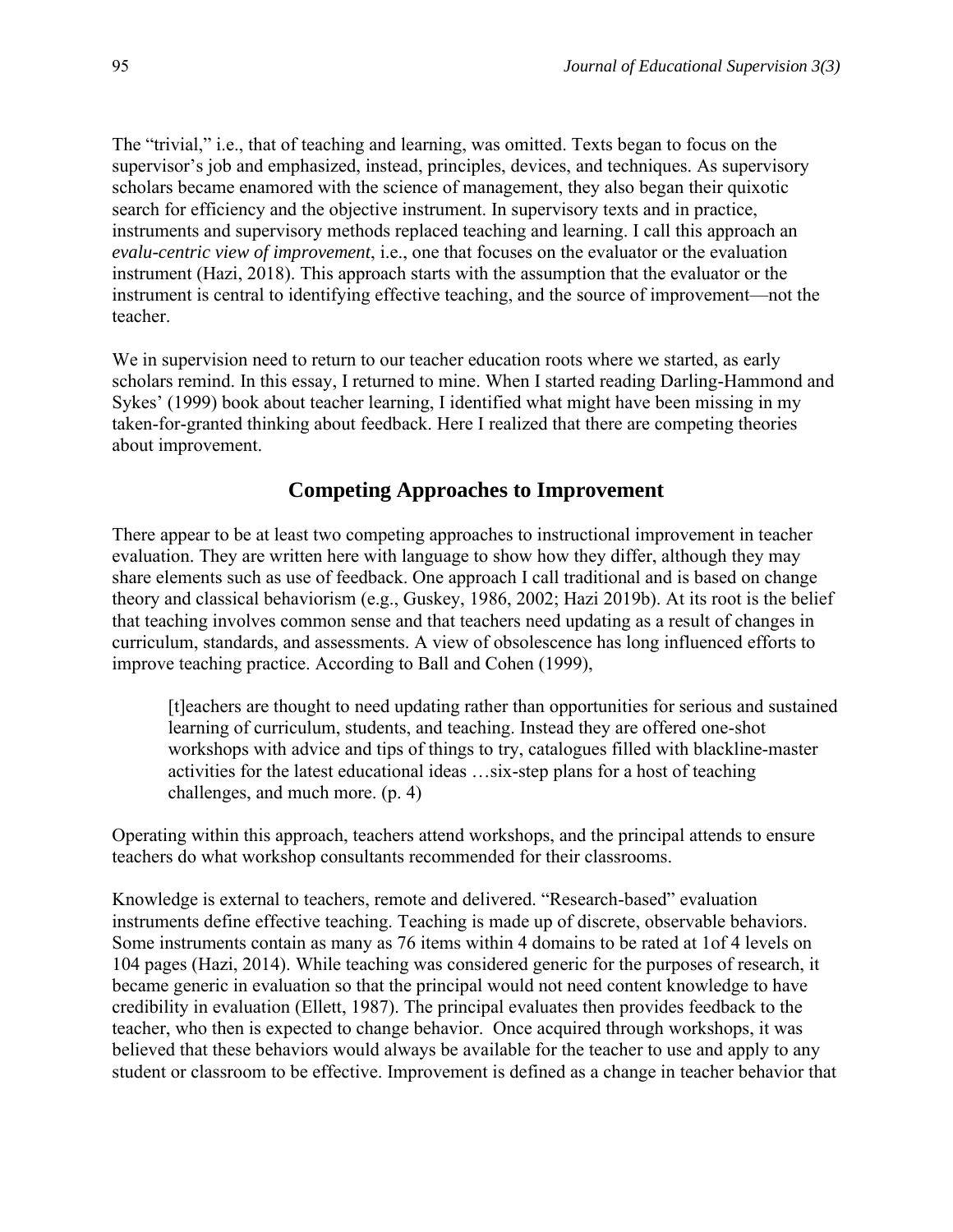then results in an increase in standardized test scores. The traditional approach has dominated the way we think about improvement.

Change theory is used to explain teacher resistance to feedback and to new programs (e.g., Burstein, 2019). It is closely aligned with the ideology of behaviorism where supervisors are expected to be change agents (e.g., Raths & Leeper, 1966). Kurt Lewin (1935) is also said to have influenced this thinking. Lewin who was largely influenced by psychotherapy, had been used to understand why and how teachers resist change. It is believed that teachers want "specific, concrete, and practice ideas" that they can use in their classroom. Educators presumed that teacher beliefs had to change first, before change in practice could occur. In response, Guskey (1986) posited an alternative model of teacher change---one where attitude changed after use. His thinking was that when they saw students succeed, teachers would then adopt and retain an instructional practice. However, one flaw of this thinking is that it fails to see teachers as agents of their own learning about and from their practice. This traditional approach to improvement, once useful when we had a limited understanding of teacher learning, has continued to dominate the thinking of practitioners and policymakers alike.

Another approach to improvement in teacher evaluation is that of teacher learning in which the teacher is considered a professional. It is influenced by cognitive psychology, teacher education, and pedagogical content knowledge. This approach, emerging in the specialty of teacher evaluation, suggested that if policymakers want to improve teacher quality, they need to treat teachers as learners and provide the necessary infrastructure in schools to foster teacher learning over their career (Darling-Hammond & Sykes, 1999). Ball and Cohen, (1999) argue that:

A great deal of learning would be required for most teachers to be able to do the kind of teaching and produce the kind of student learning that reformers envision, for none of it is simple. This kind of teaching and learning would require that teachers become serious learners in and around their practice, rather than amassing strategies and activities. (p. 4)

One example is when teachers experience curriculum-focused professional development where they can teach colleagues, as if they were students, so that they experience mistakes that students make first hand and learn how to modify instruction (Hill, 2020). This approach may be emerging in networked improvement communities (LeMahieu et al., 2017) in schools where improvement science is valued.

Then, teachers do not necessarily learn when the principal provides feedback that is generic regardless of the subject, the lesson's purpose and student abilities. Teachers may find principal feedback unusable. Instructional improvement may require situated knowledge where the "teacher as learner may need to work with the specifics of their curriculum, their school, and their students in order to acquire knowledge usable in their teaching" (Sykes, 1999, p. 163).

Because the focus is on sustained teacher learning, teachers take an inquiry stance (Yendol Hoppey et al., 2019), studying their classroom practice and generating knowledge that is situated in their practice. The classroom is complex where subject matter, grade level, and the varying abilities of 30 or more students make inquiry challenging. While they discover "local" knowledge from inquiry and other teachers, they may also find "delivered" knowledge from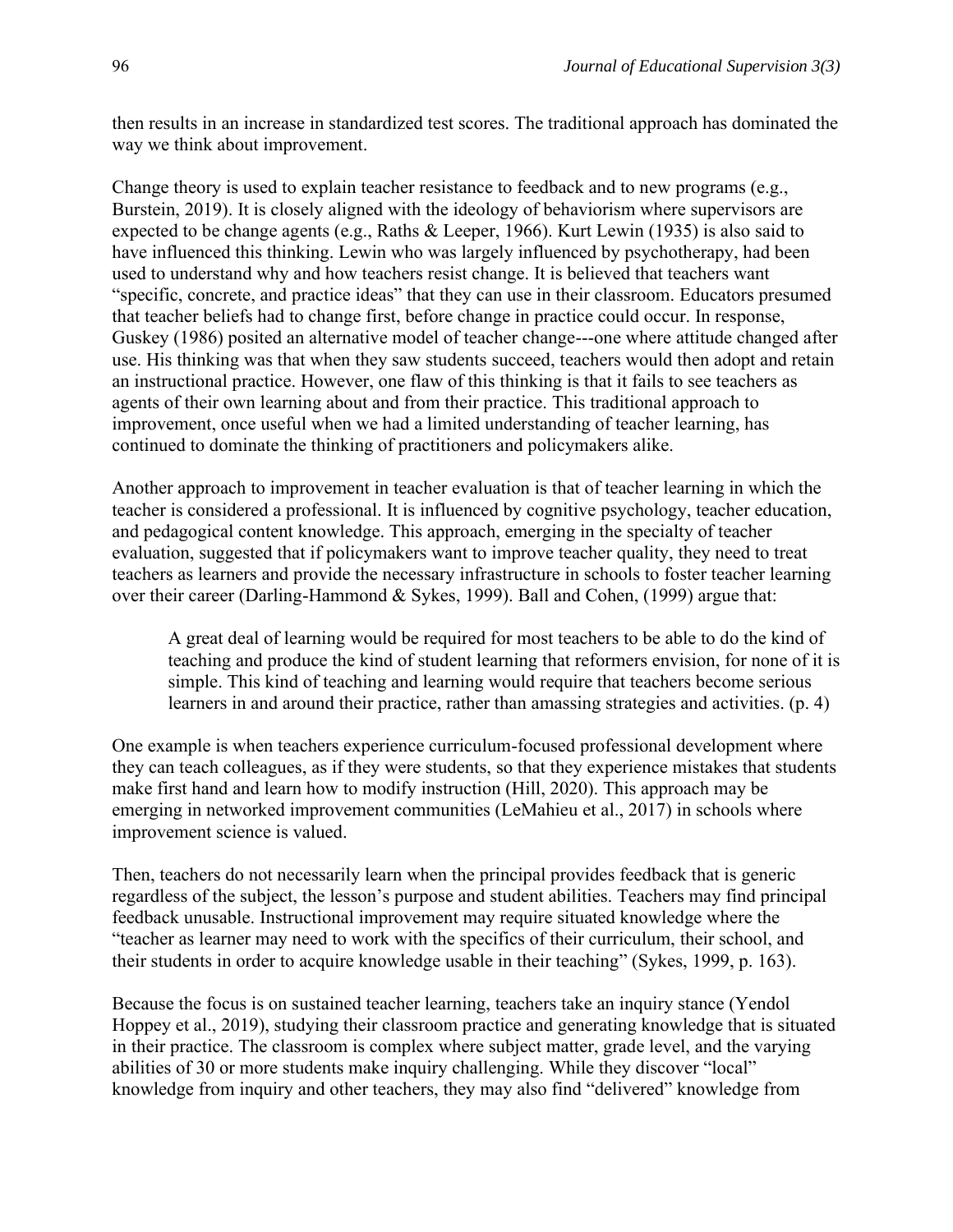research helpful. Content pedagogy most likely influences their reflections. Here locally generated lesson artifacts and student daily work provide more insight than once-a-year standardized tests. Teacher improvement may be an insight, a new way of thinking about a problem or practice, or a change in student or teacher behavior. Progress may not be easily measured in standardized test scores, but may be made nonetheless. Teaching and its improvement involve uncertainty and a lot more complexity.

To assist their learning, teachers may form study groups in the department or school or networked improvement communities with teachers in other schools or districts. These communities offer safe spaces to study their classrooms. Teacher learning may occur as experiential cycles of teaching, assessing student learning, reflecting, experimenting anew, and re-assessing as they learn from their teaching and other teachers.

Due to the fact the second approach is more complex and requires resources of time and money in schools to implement, teacher educators, rather than policymakers and practitioners, tend to subscribe to it. These two competing ideologies will most likely influence practice as we enter a new era of improvement. Perhaps we do not have to choose. Both may be useful and easily coexist. Table 1 summarizes and accentuates their differences.

# **The Continuing Challenges to Improvement In-service**

In addition to the competing approaches to improvement in teacher evaluation, there are at least four challenges we must take as cautions. If we don't, we are bound to continue down the same dysfunctional path of teacher evaluation. These challenges include: the reductionist way we think about teaching, the focus on teacher change rather than learning, a compulsion toward uniformity, and how we measure improvement. These challenges face practitioners, policymakers and researchers alike. To face these challenges, all will be required to embrace principles such as complexity, variation, and emergence; all elements of improvement science (Bryk, 2015; Jacobson et al., 2016).

We have not moved beyond a reductionist view of teaching, *i.e.*, dissecting teaching into discrete skills in order to capture its complexity. This view has been influenced by the process-product research. Sometimes a list of skills can be seen as "a disconnected series of behaviors which do not relate to one another" (Garman, 1975, p. 30). Instead, we may need to imagine teaching in roles and routines that combine skills. Role theory has been used to help organize otherwise fragmented behavior, and may help teachers to think in terms of developing *a repertoire of roles*  that might range from teacher-directed to that of student-centered (Garman, 1975). The teacher's role changes when planning for, then conducting instruction in large or small groups, when instruction is individualized or connected to technologies, and when students reflect on their learning (e.g., Garman, 1975).

*Classroom routines* are enduring practices that facilitate and contain a teacher's instruction. They are "systems for determining how students will be called on, how materials will be distributed, how assignments will be collected and returned" (Kennedy, 2005, p. 83). A routine emerges when needed, then morphs as a teacher tinkers and shapes it. Teachers are most in tune with what is needed, when we provide them the time to study their students.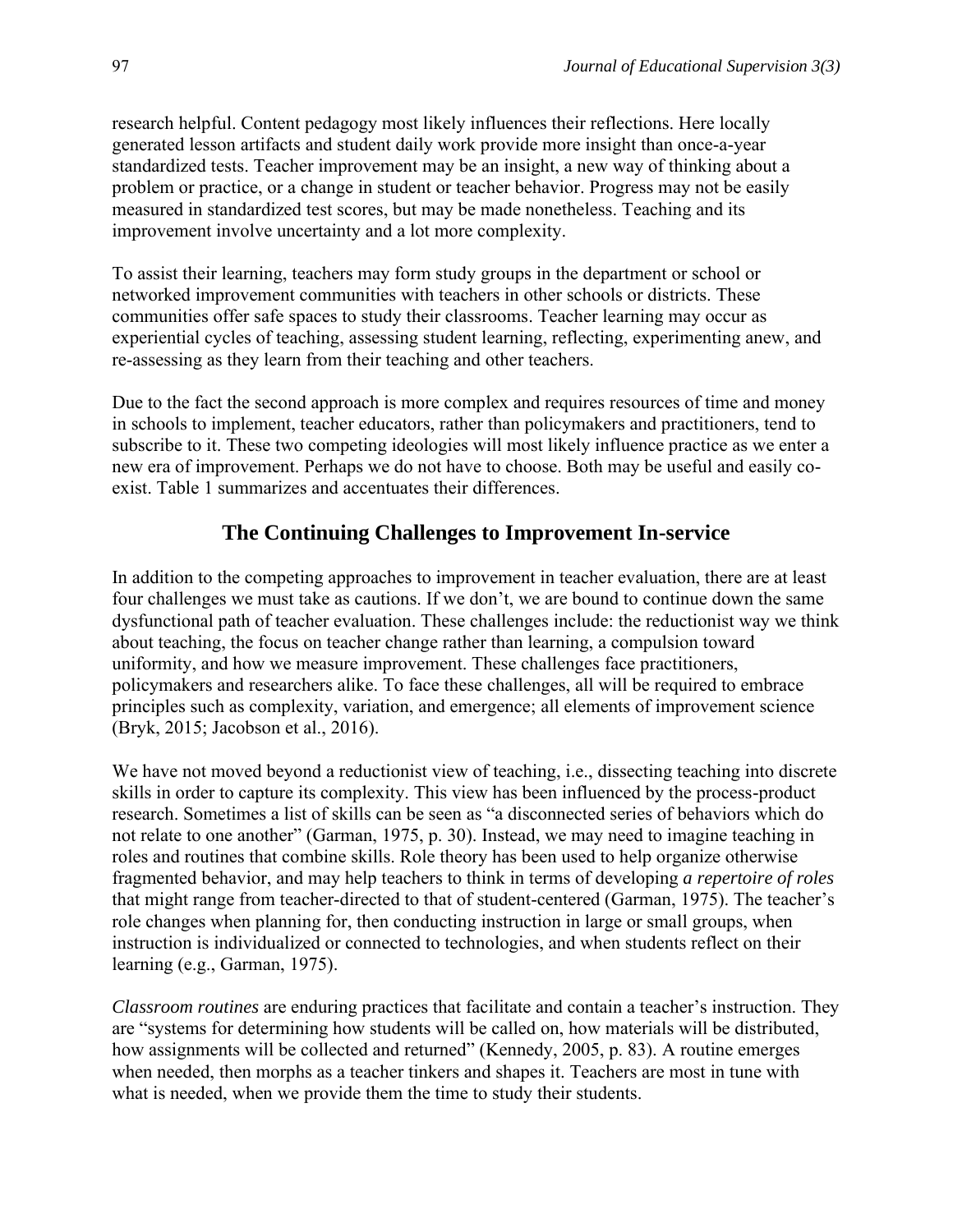#### **Table 1: Approaches to Instructional Improvement**

|                                  | <b>Traditional</b>                                        | <b>Teacher Learning</b>                                 |
|----------------------------------|-----------------------------------------------------------|---------------------------------------------------------|
| Disciplinary influences          | Educational psychology; classic behaviorism;              | Cognitive psychology; pedagogical content               |
|                                  | educational administration; workplace psychology          | knowledge; teacher education                            |
| Improvement defined              | Change in teacher pedagogical behavior; Increase in       | Personal definition <sup>2</sup>                        |
|                                  | student learning                                          |                                                         |
| Event that prompts improvement   | Annual evaluation with a deficiency in pedagogy and/or    | A routine that no longer works, a concern over student  |
|                                  | in student behavior or learning                           | response, behavior or learning                          |
| Rationale for improvement        | Obsolescence                                              | Teachers are being asked to do complex teaching to      |
|                                  | External Change in curriculum, standards, assessments     | produce complex student learning.                       |
| Assumptions re: teaching and its | Teachers can control student learning.                    | Uncertainties about teaching-learning abound.           |
| improvement                      | Teaching involves discrete teaching behaviors that can be | Teachers are but one of many influences on student      |
|                                  | identified, acquired & combined to become effective.      | learning.                                               |
|                                  | Changing teaching is easy and can be controlled by the    | Content knowledge, pedagogy and knowledge re:           |
|                                  | principal.                                                | student learning complicate teaching                    |
|                                  |                                                           | Teachers control their own improvement.                 |
| How knowledge conveyed           | Delivered as advice, tips, activities, latest educational | Discovered through opportunities for sustained          |
|                                  | ideas in feedback conferences and in one-shot workshops   | learning and reflection and/or for complex              |
|                                  |                                                           | conversations with other teachers                       |
| Who controls                     | Principal one-on-one with teacher                         | Teacher(s) individually or in groups/networks           |
| Teacher role                     | Teacher as technician delivering content and skills to    | Teacher as learner and thinking of students as learners |
|                                  | students                                                  |                                                         |
| Teaching behaviors               | Low-inference, observable, generic, correlated to student | Influenced and complicated by subject knowledge,        |
|                                  | achievement                                               | learning of 30+ students that unfolds over time         |
| Sources of knowledge re:         | Process-product research                                  | Classroom, students, other teachers                     |
| teaching                         | <b>Student Achievement Data</b>                           | Student performance, lesson artifacts                   |
|                                  | Generalized                                               | Local, individualized                                   |
|                                  | Received knowledge, remote knowledge                      | Situated knowledge                                      |
| Result                           | Superficial, fragmented, simplified                       | Complicated view of teaching $\&$ its improvement       |

 $<sup>2</sup>$  I offer this tentative personal definition: Teacher learning that results in progress in knowledge, behavior, and thinking about the pedagogy, curriculum,</sup> students, and their interactions.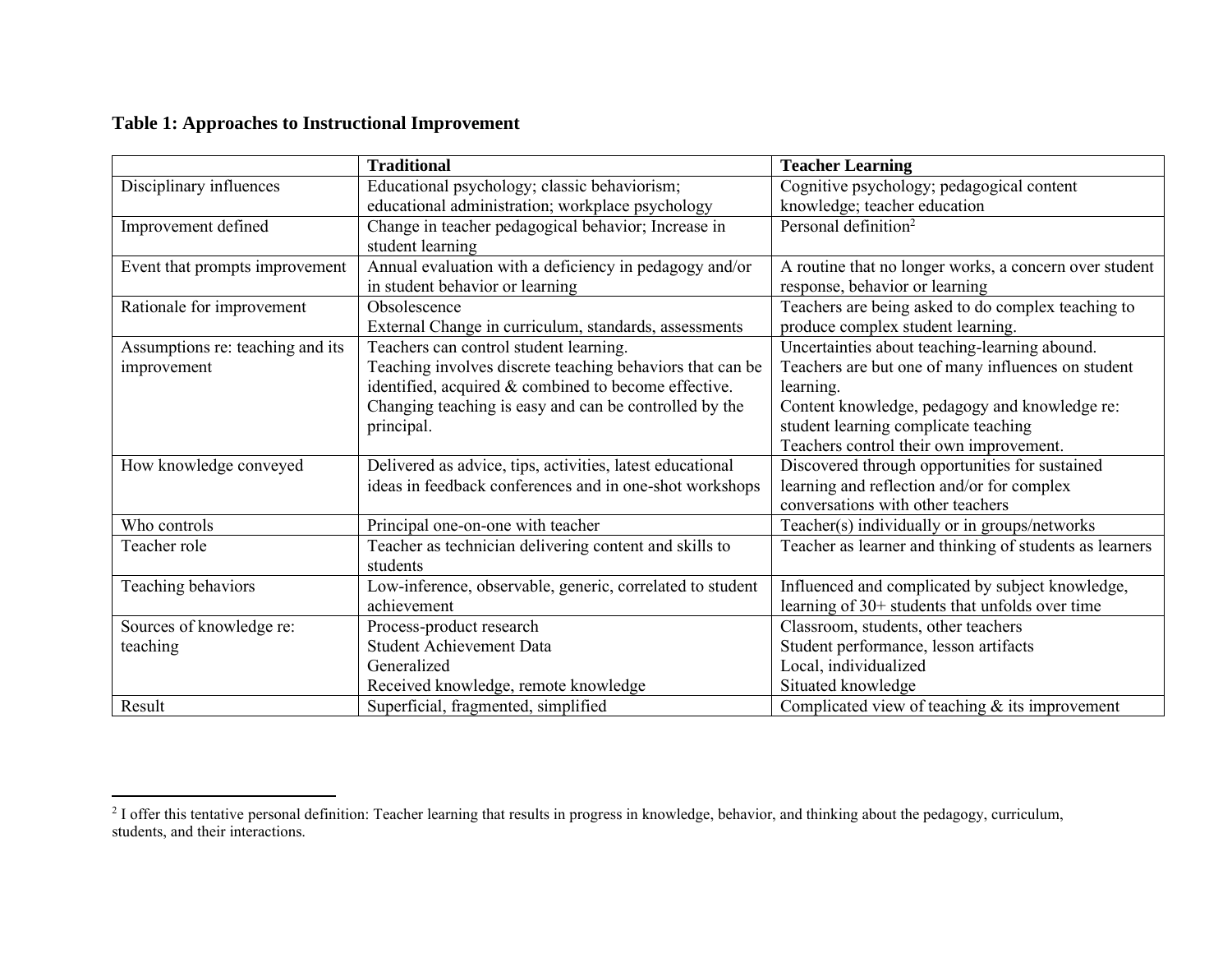We have not moved beyond thinking about changing teacher behavior through delivering feedback that is generic and context-free. In its third revision since 1995, The Standards for Professional Learning provide *a focus on teacher learning*, calling for teachers to be active participants in the content, conduct and evaluation of their own learning (Learning Forward, 2011). The learning of in-service teachers will be costly in time and resources. District-wide professional development is cost-effective, efficient, and equitable, in times of scarce resources and in times when test scores are used to evaluate their professional development (Hazi, 2017; Hazi & Arredondo Rucinski, 2016). Perhaps networked improvement communities of the improvement science movement in public schools will allow teacher learning to gain a foothold (LeMahieu et al., 2017).

We have also not moved beyond uniformity in looking at teaching. While we espouse uniformity, teachers are all different, as are our students, with different abilities and strengths. Yet we continue to evaluate them in standardized ways in the name of fairness. We need to imagine teachers with unique *teaching signatures* (Eisner, 1991). According to Eisner:

It is easy to distinguish between lecturing and discussing or between individual consultation and small group instruction. It is patently clear that criteria appropriate for assessing skill in leading a discussion differ from the criteria needed to assess or perceive the qualities of a lecture. What is more difficult to see and assess is the teacher's personal signature….that individual teachers give to their work. (p. 79)

Supervisors need to help teachers develop the strengths that come naturally and to cultivate productive idiosyncrasy (Eisner, 1991).

We have not moved beyond standardized ways to assess teachers that allow *mastery over time*. We need to imagine teachers mastering some skills more than others over time, and developing along a continuum. This will require an open rating system, where time is not a factor, and that allows for some teachers not yet ready to develop, as well as, those able to demonstrate a skill, role or routine. Some practice may not manifest until a future classroom lesson, while other practice may be observable and automatic. Still other practice may not be appropriate for a given subject, context, or group of students (Garman, 1975). Such mastery thinking may encourage teacher expertise to emerge along multiple points of the pre-service to in-service continuum.

A major challenge will be to imagine improvement beyond student test scores and change in teacher behavior. We need to value insight and teacher thinking, those qualities that accompany - - but may not yet result in – changed performance. We should value these for student learning as well. This will require us to redefine what counts as evidence, especially as administrators make programmatic decisions on the basis of evidence, i.e., research-based practices, as required by the *Every Student Succeeds Act*. This challenge, in turn, affects how we define improvement, either narrowly as behavior change or broadly. In general I define *improvement* as evidence of teacher learning that results in progress in knowledge, behavior, and thinking about the pedagogy, curriculum, students and their interactions. However, each context may require its own definition of improvement.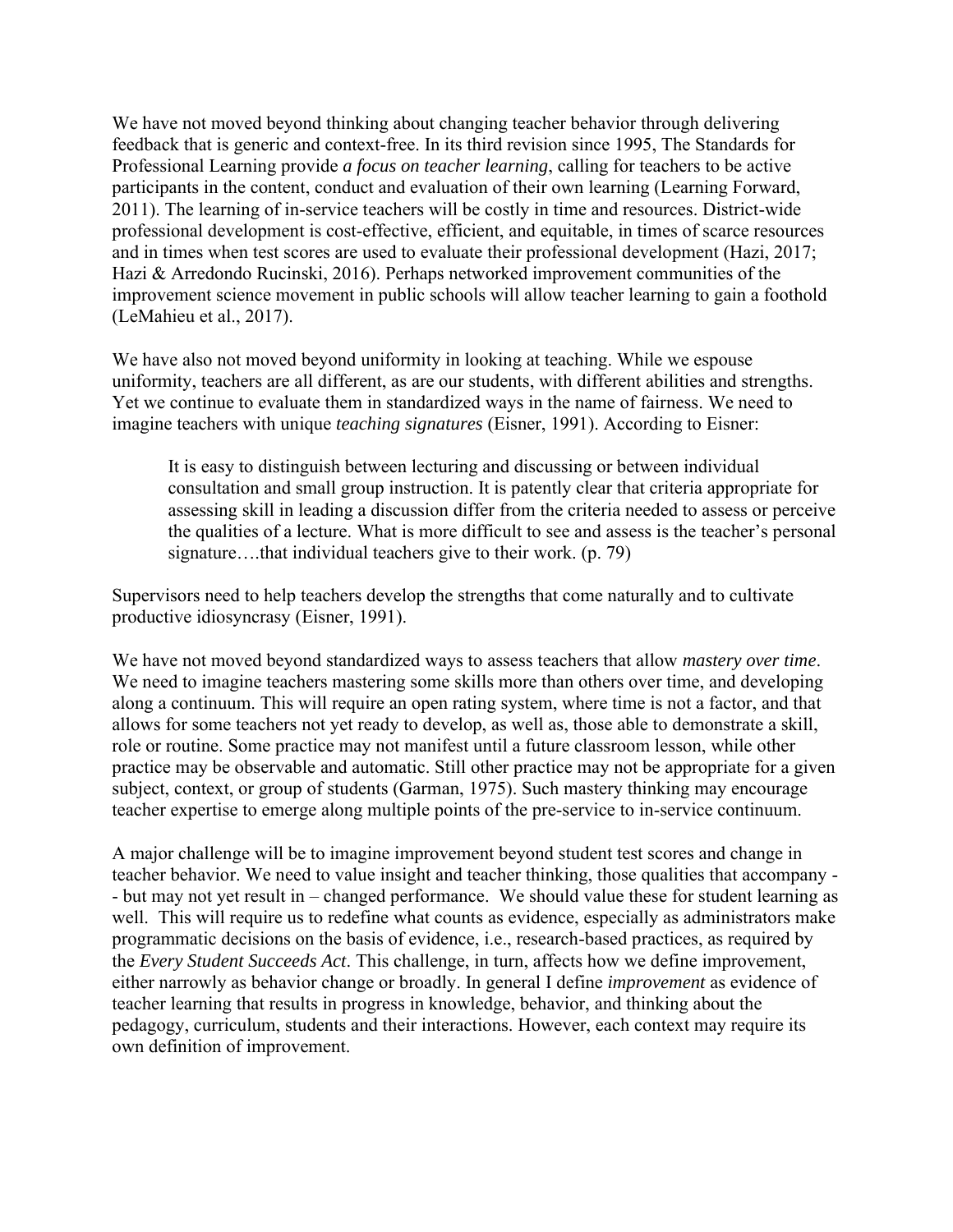Instructional improvement is a topic that is complex, crosses multiple discourses, and exists in combination with other practices in complex communities. We must move beyond the simplistic thinking about delivering feedback. I strongly believe, as I did at the beginning of my career, that the evolving knowledge base of supervision, depends upon the evolving knowledge of teaching and learning:

The systematic improvement of instruction, and clarification of the place and practice of supervision in such improvement must ultimately wait upon basic research on questions of this kind. When we have achieved more understanding of *what* and *how* to teach, and with what *special effects* on students, we will be much less vague about the supervision of these processes. (Mosher & Purpel, 1972, p. 3).

If we, in supervision, believe that its purpose is to improve instruction, then scholars must not ignore teaching and learning.

## **Conclusion**

I am bi-cultural, of teacher education and of educational administration. For most of my career educational administration has influenced how I thought about instructional improvement. In this essay I returned to my roots in teacher education to understand what was missing from my thinking. There I discovered the most important thing of all, a focus on teacher learning. While a newcomer, I am trying to understand those concepts of teacher education that will move my thinking forward, and not simply engage in retro-scholarship, i.e., covering the same ground in the educational administration discourse, as if each day was as portrayed in the 1993 comedy *Groundhog Day*, never to advance new thinking.

As COPIS members look to our field of supervision, we must look with new eyes at our multicultures. I have named educational administration and teacher education, but there is also instructional leadership/leadership for learning, as well as a burgeoning and important group of critical supervision scholars. <sup>3</sup> Does one dominate, or can they all co-exist? Can cultures be reconciled, recombined in new ways? Or is the melting pot a myth (e.g., Booth, 1998)? I alone cannot answer such questions, although I offer them for discussion. When we rethink seemingly simple concepts such as instructional improvement, we are obligated as scholars to make the familiar, strange, and the invisible, visible, so that we see them in new light.

<sup>&</sup>lt;sup>3</sup> We are also three branches with progeny extending out to other institutions: The Pennsylvania State, the University of Pittsburgh, and the University of Georgia.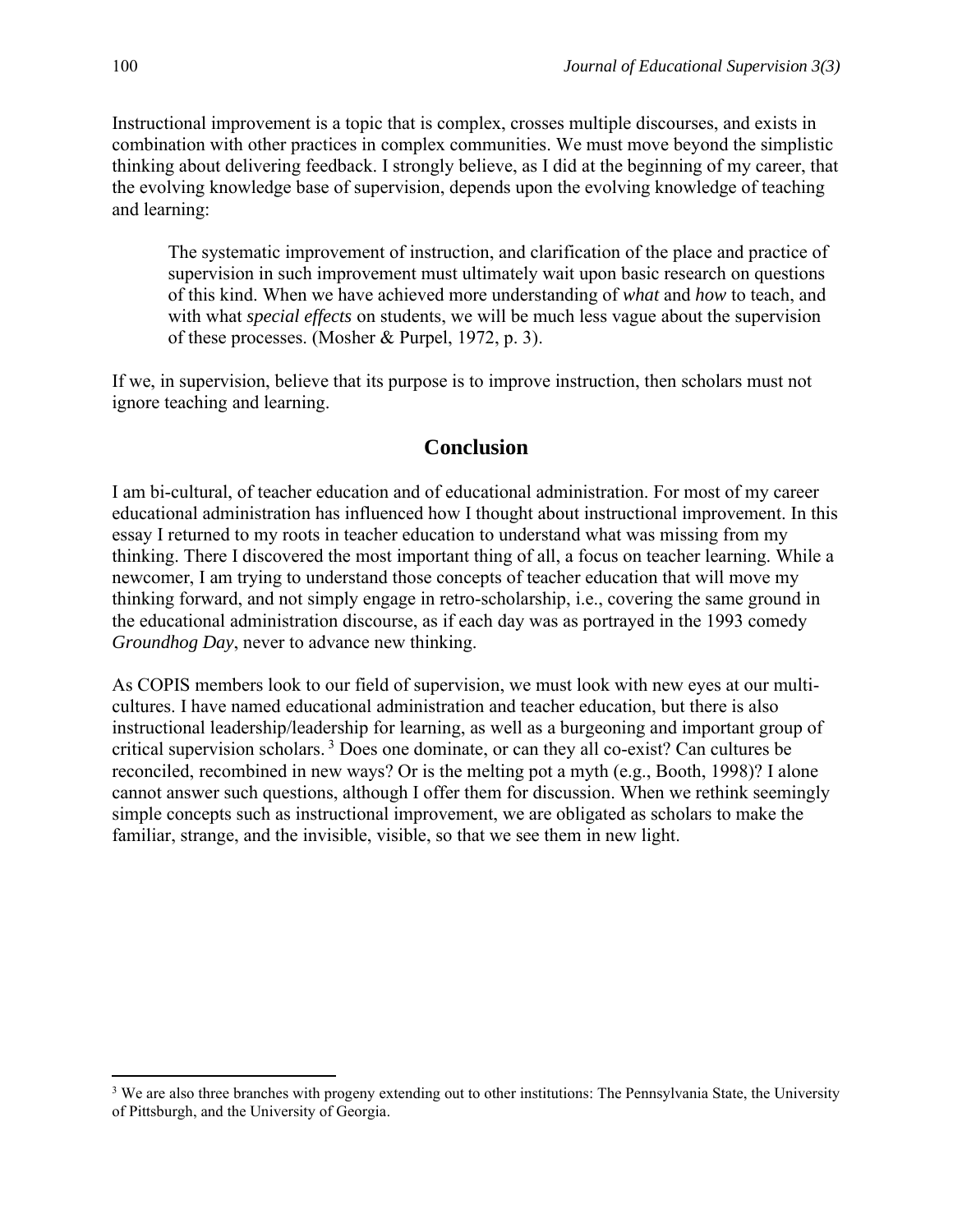#### **References**

- Ball, D. & Cohen, D.K. (1999). Developing practice, developing practitioners: Toward a practice-based theory of professional education. In L. Darling-Hammond  $& G.$  Sykes (Eds.), *Teaching as the learning profession: Handbook of policy and practice* (pp. 3-32). John Wiley & Sons, Inc.
- Bambrick-Santoyo, P. (2012)*. Leverage leadership: A practical guide to building exceptional schools*. Jossey-Bass.
- Barr, A. S., Burton, W. H., & Brueckner, L. (1938). *Supervision: Principles and practices in the improvement of instruction*. D. Appleton-Century Company, Inc.
- Booth, W. (1998, February 22). The myth of the melting pot: America's racial and ethnic divides, One nation, indivisible: Is it history? *The Washington Post*. <https://www.washingtonpost.com/wp-srv/national/longterm/meltingpot/melt0222.htm>
- Bryk, A. S. (2015). 2014 AERA Distinguished lecture: Accelerating how we learn to improve. *Education Researcher, 44*(9), 467-477. <http://dx.doi.org.www.libproxy.wvu.edu/10.3102/0013189X15621543>
- Burstein, R. (2019, May 20). The greatest barrier for educators changing their practice? Internal resistance. *EdSurge*. [https://www.edsurge.com/news/2019-05-20-the-greatest-barrier-for](https://www.edsurge.com/news/2019-05-20-the-greatest-barrier-for-educators-changing-their-practice-internal-resistance)[educators-changing-their-practice-internal-resistance](https://www.edsurge.com/news/2019-05-20-the-greatest-barrier-for-educators-changing-their-practice-internal-resistance)
- Burton, W. H. (1923). *Supervision and the improvement of teaching.* D Appleton and Company.
- Darling-Hammond, L., & Sykes, G. (Eds.) (1999). *Teaching as the learning profession: Handbook of policy and practice*. John Wiley & Sons, Inc.
- Eisner, E. (1991). *The enlightened eye: Qualitative inquiry and the enhancement of educational practice*. Macmillan.
- Ellett, C. (1987). Emerging teacher performance assessment practices: Implications for the instructional supervision role of school principals. In W. Greenfield (Ed.). *Instructional leadership: Concepts, issues, and controversie*s (pp. 302-327). Allyn and Bacon, Inc.
- Garman, N. (1975). A mastery model of evaluation as a strategy for developing professional teaching competencies. A paper presented at the annual meeting of the American Education Research Association. Washington, D.C. ED109172.
- Gordon, S. P. (2019). Educational supervision: Reflections on its past, present, and future. *Journal of Educational Supervision, 2*(2), 27-52.<https://doi.org/10.31045/jes.2.2.3>
- Guskey, T. (1986). Staff development and the process of teacher change. *Educational Researcher, 15*(5), 5-12.
- Guskey, T. (2002). Professional development and teacher change. *Teachers and Teaching: Theory and Practice, 8*(3/4), 381-391. <https://eric.ed.gov/contentdelivery/servlet/ERICServlet?accno=EJ694123>
- Hattie, J. (2012). Feedback in schools. In R. Sutton, M. Hornsey, & K. Douglas (Eds.), *Feedback: The communication of praise, criticism, and advice* (pp. 265-277). Peter Lang. [https://www.semanticscholar.org/paper/Feedback%3A-The-communication-of](https://www.semanticscholar.org/paper/Feedback%3A-The-communication-of-praise%2C-criticism-Sutton-Hornsey/283733e222973153d9f4d0fd305a62c4ff8db4ca)[praise%2C-criticism-Sutton-Hornsey/283733e222973153d9f4d0fd305a62c4ff8db4ca](https://www.semanticscholar.org/paper/Feedback%3A-The-communication-of-praise%2C-criticism-Sutton-Hornsey/283733e222973153d9f4d0fd305a62c4ff8db4ca)
- Hattie, J., & Yates, G. (2014). Using feedback to promote learning. In V.A. Benassi, C.E. Overson, C.M. Hakala (Eds.) *Applying science of learning in education: Infusing psychological science into the curriculum*. A publication of the Society for the Teaching of Psychology.<http://teachpsych.org/ebooks/asle2014/index.php>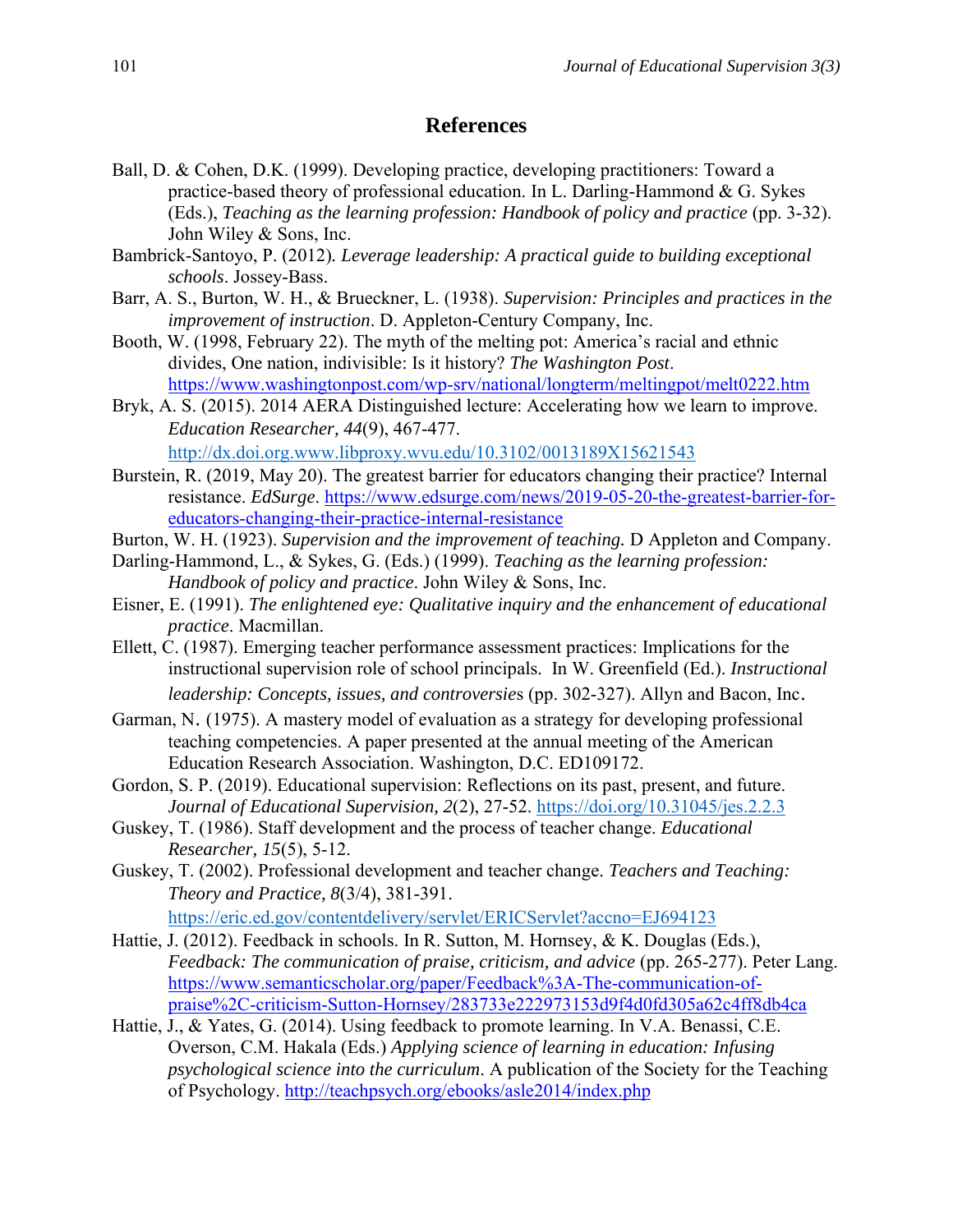- Hazi, H. M. (2012, April). Expert judgment: A concept for teacher evaluation in a post-modern world. A paper presented at the annual meeting of the American Educational Research Association, Vancouver, British Columbia.
- Hazi, H. M. (2014). The marketing of teacher evaluation: The seductive claim of instruments. *The WERA Educational Journal, 6*(1), 2-9.
- Hazi, H. M. (2017). VAM under scrutiny: Teacher evaluation litigation in the states, *The Clearing House: A Journal of Educational Strategies, Issues and Ideas*, *90*(5-6), 184- 190, <https://doi.org/10.1080/00098655.2017.1366803>
- Hazi, H. M. (2018, April). Instructional improvement: Challenging taken-for-granted notions about this purpose of supervision. A paper presented at the annual meeting of the American Educational Research Association, New York, NY.
- Hazi, H. M. (2019a). Coming to understand the wicked problem of teacher evaluation. In S.J. Zepeda and J. Ponticell (Eds.), *Handbook of educational supervision* (pp. 183-207). Wiley-Blackwell.
- Hazi, H. M. (2019b). The language of instructional improvement in the U.S. In M. L. Derrington and J. Brandon (Eds.), *Differentiated teacher evaluation and professional learning: Policies and practices for promoting career growth* (pp. 149-171). Palgrave Macmillan.
- Hazi, H. M., & Arredondo Rucinski, D. (2016). Teacher evaluation and professional development: How legal mandates encroach on core principles of supervision. In J. Glanz & S. J. Zepeda (Eds.) *Supervision: New perspectives for theory and practice* (pp. 187- 200). Rowman & Littlefield.
- Hill, H. (2020, February 24). Teacher PD gets a bad rap. But two approaches do work. *Education Week*. [https://www.edweek.org/ew/articles/2020/02/24/teacher-pd-gets-a-bad-rap](https://www.edweek.org/ew/articles/2020/02/24/teacher-pd-gets-a-bad-rap-but.html?cmp=eml-enl-eu-news2&M=59048850&U=&UUID=5db99379423bd8f2b72457b68b37431b)[but.html?cmp=eml-enl-eu-](https://www.edweek.org/ew/articles/2020/02/24/teacher-pd-gets-a-bad-rap-but.html?cmp=eml-enl-eu-news2&M=59048850&U=&UUID=5db99379423bd8f2b72457b68b37431b)

[news2&M=59048850&U=&UUID=5db99379423bd8f2b72457b68b37431b](https://www.edweek.org/ew/articles/2020/02/24/teacher-pd-gets-a-bad-rap-but.html?cmp=eml-enl-eu-news2&M=59048850&U=&UUID=5db99379423bd8f2b72457b68b37431b)

- Jacobson, M.J., Kapur, M. & Reimann, P. (2016). Conceptualizing debates in learning and educational research: Toward a complex systems conceptual framework of learning. *Educational Psychologist, 51*(2), 210-218. <https://doi.org/10.1080/00461520.2016.1166963>
- Kennedy, M. (2005). *Inside teaching.* Harvard University Press.
- Learning Forward. (2011). Standards for professional learning. Learning Forward.
- LeMahieu, P., Grunow, A., Baker, L., Nordstrum, L., & Gomez, L. (2017). Networked improvement communities: The discipline of improvement science meets the power of networks. *Quality Assurance in Education, 25*(1), 5-25. https://doi.org/10.1108/ QAE-12- 2016-0084
- Lewin, K. (1935). *A dynamic theory of personality*. McGraw Hill.
- Lucio, W.H., & McNeil, J.D. (1962). *Supervision: A synthesis of thought and* action. McGraw-Hill.
- Mette, I. M. (2019). The state of supervision discourse communities: A call for the future of supervision to shed its mask. *Journal of Educational Supervision, 2*(2), 1-10. <https://doi.org/10.31045/jes.2.2.1>
- Mosher, R.L., & Purpel, D. E. (1972). *Supervision: The reluctant profession*. Houghton Mifflin.
- Myers, D. (2014, March 18). The power of giving actionable feedback. [https://dalemyers.wordpress.com/2014/03/18/the-power-of-giving-actionable-feedback](https://dalemyers.wordpress.com/2014/03/18/the-power-of-giving-actionable-feedback-part-1/)[part-1/](https://dalemyers.wordpress.com/2014/03/18/the-power-of-giving-actionable-feedback-part-1/)
- Nutt, H.W. (1920). *The supervision of instruction.* Houghton Mifflin Company.